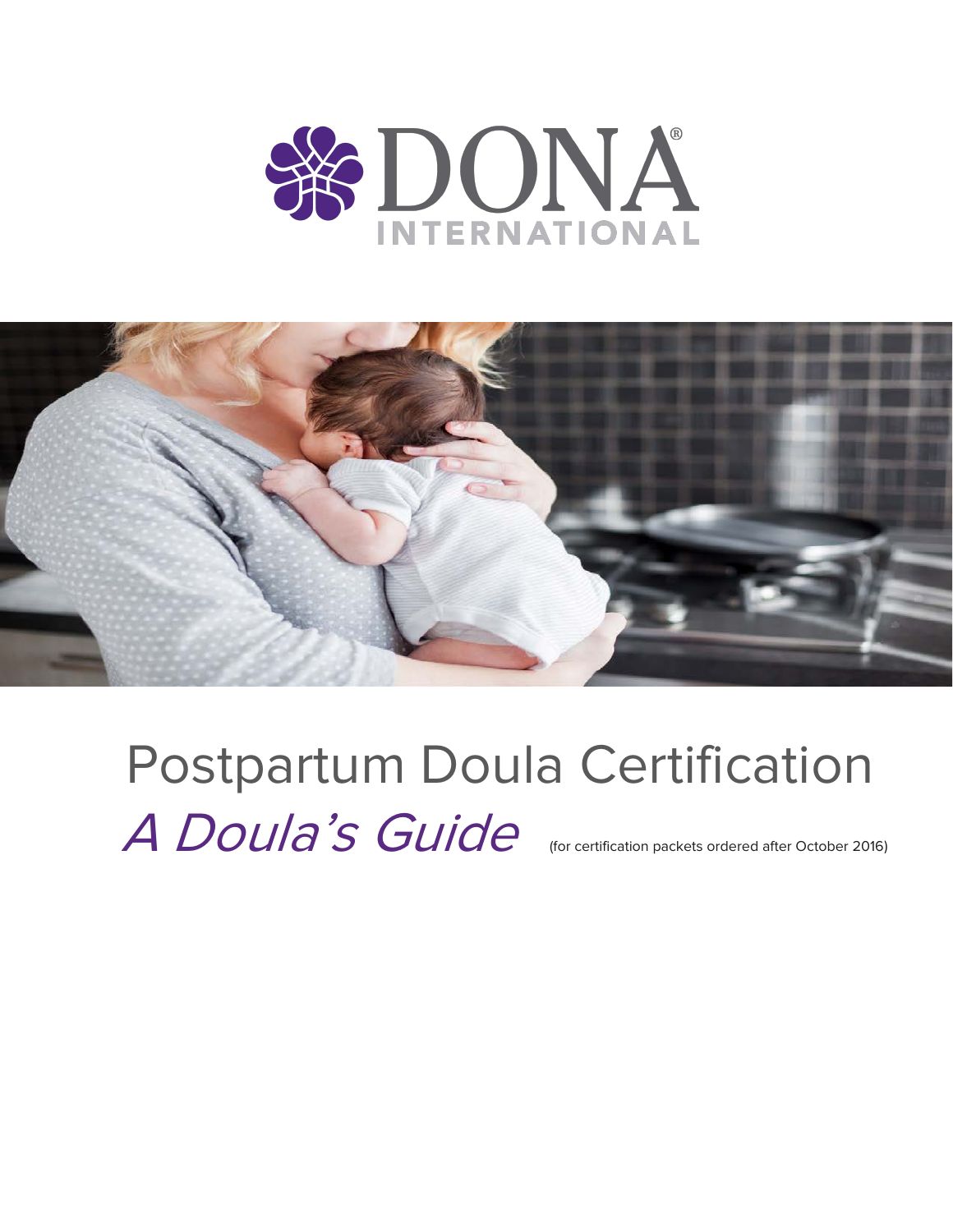

# Dear future doula,

Welcome to the amazing work of becoming a postpartum professional. As we are taught by the founders of DONA International, the work of professional postpartum support is so incredibly important to families world-wide. Together, we are making a difference for families! We are honored that you are interested in joining the esteemed group of DONA International certified doulas.

We understand that doulas come into this to work with a variety of clients. Training and certification with DONA International provide a fully comprehensive experience that will prepare you to work as a doula in the capacity that you see fit. From work with a nonprofit to work as a full-time career, the support of a doula is valuable to the big picture.

The DONA International certification process is an at-yourpace one (within four years). That's right! From the time you take your approved postpartum doula workshop until the time you submit your packet, you have up to four full years. Some doulas work through the requirements quickly, in just a few months, while others take every single bit of the four year time span.

![](_page_1_Picture_5.jpeg)

Your experience, your training, your pace!

This guide is meant to serve as an intro into our training process. You'll find that the process has several components, including hands-on training; course work; self study; reading; and experiential training/evaluation.

Our experience with training doulas for over 25 years has taught us that the in-person training is essential to getting your doula work off to a good start. After your workshop, our training process includes education in various postpartum topics such as breastfeeding, business, postpartum mood disorders and more.

At the end of the certification process, our doulas report that they feel confident and prepared to support families.

We hope you will find this guide useful as you begin your journey. We invite you to read through the guide, and explore the website. When you're ready, reach out to one of our approved trainers who will help guide you along the way.

With care,

All of us at DONA International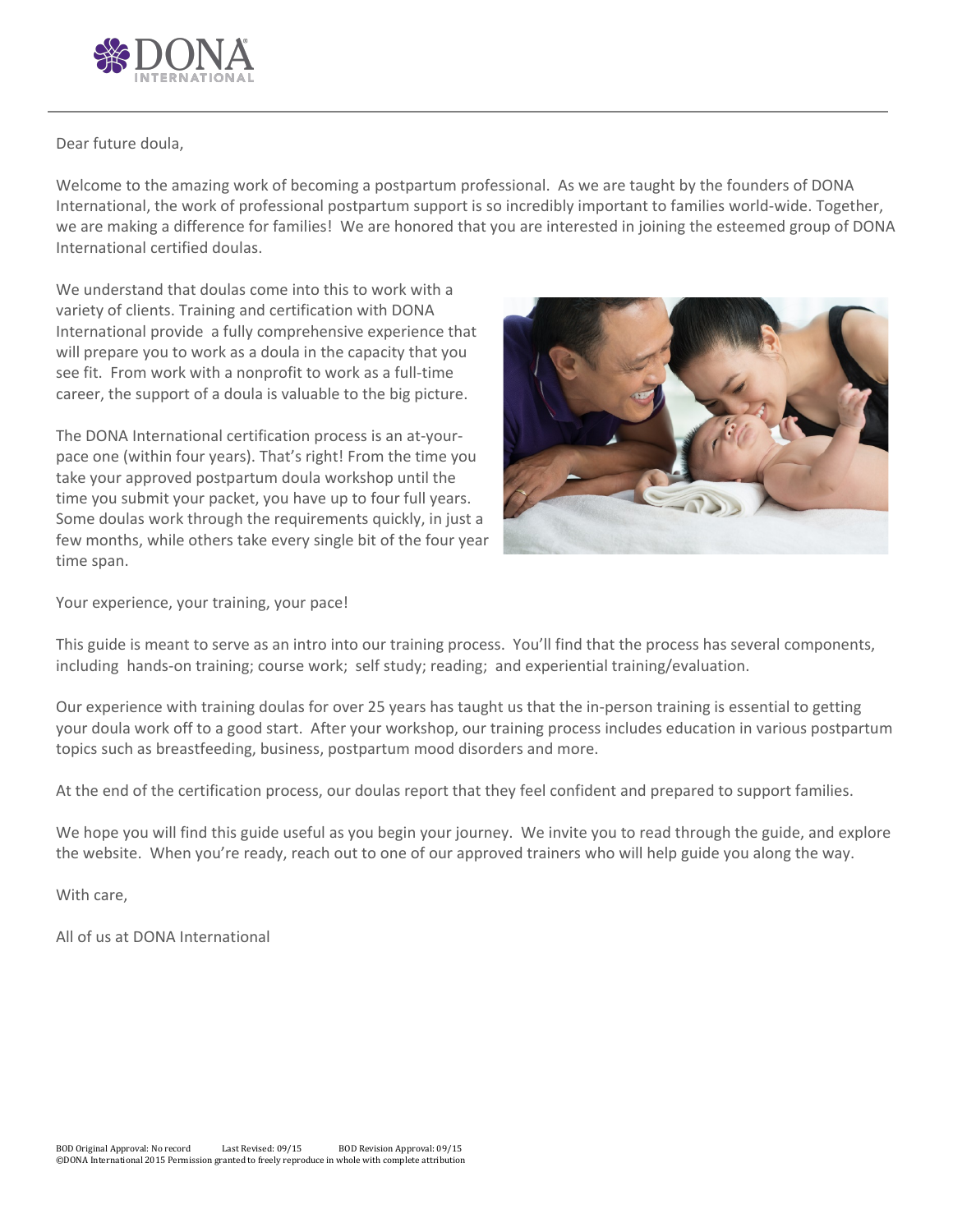![](_page_2_Picture_0.jpeg)

### POSTPARTUM DOULA CERTIFICATION: An Overview

Further details (guidelines and required documentation) are available in your Postpartum Doula Certification Packet. Packets may be purchased through the DONA International website.

A DONA certified postpartum doula will receive and document the following items:

In-Person Training:

• Attendance at a DONA approved postpartum doula workshop (valid for four years from completion)

Organizational Requirements:

- Current Membership in DONA International (\$100)
- Purchase a DONA International Postpartum Doula Certification Packet. \*This is the beginning of your certification process. (\$45/\$55)

The certification packet includes detailed information and all the forms required for certification. The packet must be purchased prior to any support experiences intended for certification. These support experiences have to take place after attending the workshop.

- Submit completed certification packet, supporting documents and certification processing fee. \*This is the end of your certification process. (\$110)
- Agree to and sign the following documents:
	- o DONA International Postpartum Doula Code of Ethics
	- o DONA International Postpartum Doula Standards of Practice

Additional Class/Book Work:

- Basics of Lactation and Newborn Feeding Education (online or in-person)
- Completion of required texts from the Postpartum Doula Required Reading List

Postpartum Experiences and Evaluation:

- Choose three (3) support experiences that meet requirements for certification.
- Provide thorough documentation (provided in certification packet) of postpartum support experiences, including evaluations of services by primary client and supporting adult.

Home Study:

- Minimum attendance in one approved doula business webinars (online)
- Creation of Local Area Resource List (45 resources in approved categories)
- Essay on the Value of Postpartum Support
- Written Reference from Perinatal Health Professional and Client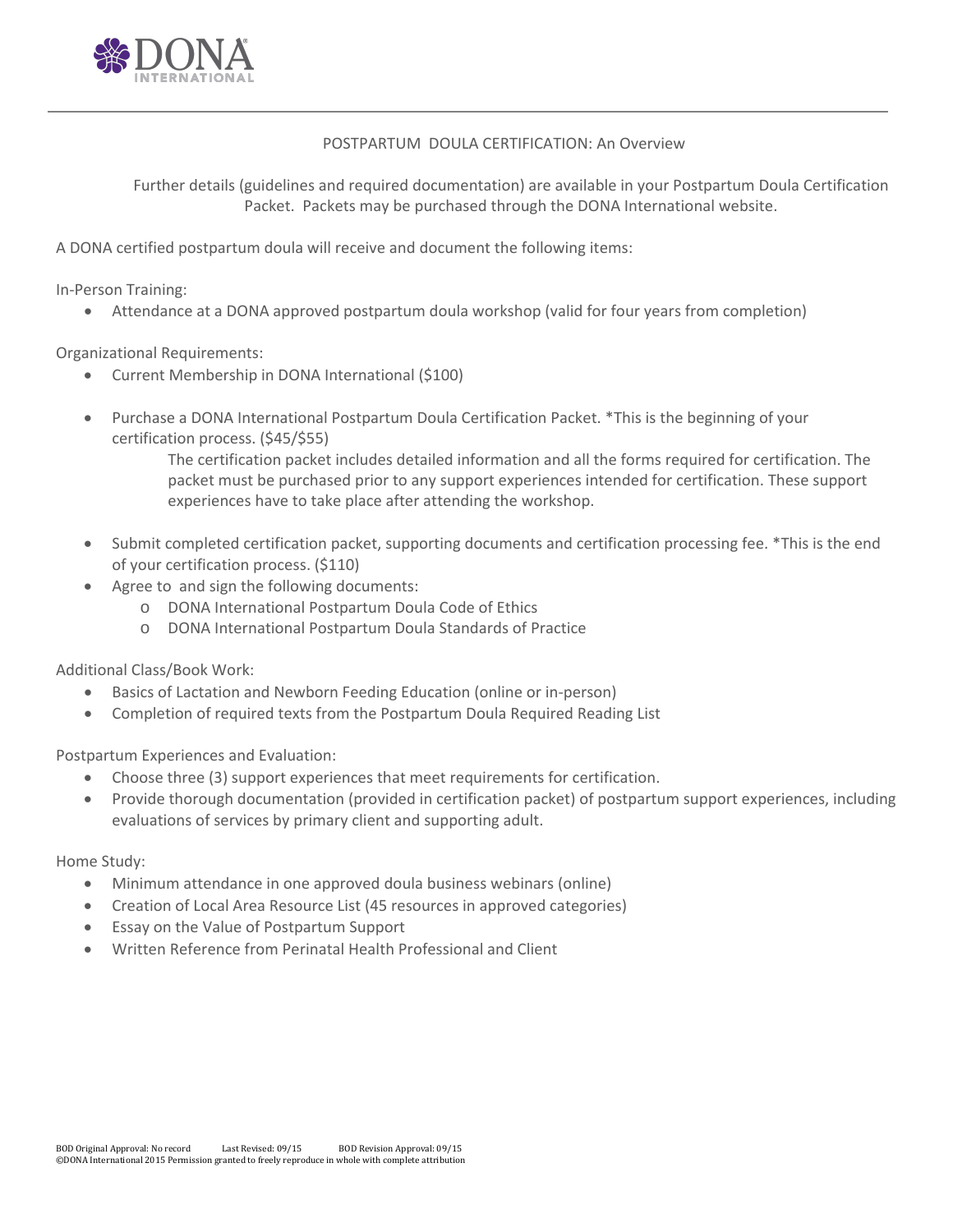![](_page_3_Picture_0.jpeg)

# Suggested Steps to Certification Financial Investment

| Membership in DONA International<br>Membership provides benefits to support you in you as you begin<br>the training process, including a subscription to the International<br>Doula quarterly magazine and the eDoula member newsletter and<br>discounts on services and products such as certification packets,<br>conferences, doula liability insurance, office supplies and more. | $$100$ /year                                                                                         |
|---------------------------------------------------------------------------------------------------------------------------------------------------------------------------------------------------------------------------------------------------------------------------------------------------------------------------------------------------------------------------------------|------------------------------------------------------------------------------------------------------|
| Sign DONA International's Standards of Practice and Code of Ethics                                                                                                                                                                                                                                                                                                                    | None                                                                                                 |
| Prerequisite Workshop Reading & Required Reading<br>Participants must begin reading as they plan and prepare for their<br>postpartum doula training workshop.<br>One book from each of the first three sections (see required<br>reading list below) must be read before attending your 27 hour<br>postpartum doula training.                                                         | Approx. \$75 +/-<br>Some books may be available to borrow from<br>public libraries or fellow doulas. |
| DONA Approved Postpartum Doula Workshop<br>DONA approved workshops are offered across the globe by a<br>variety of world class, excellent doula trainers. Some workshops<br>have prerequisites, so check with your trainer for details. The<br>postpartum doula workshop is valid for four years from the date of<br>completion.                                                      | Approx. \$400 - 700                                                                                  |
| Doula Certification Packet (purchase)<br>Certification Packet will include specific details, requirements and<br>all required forms/directions for the certification process. The<br>packet is purchased via the DONA website and is valid for 2 years<br>from purchase.                                                                                                              | \$45 for members<br>\$55 for non-members                                                             |
| <b>Business Themed DONA International Webinar</b><br>Business webinar options can be found on the DONA website under<br>continuing education.                                                                                                                                                                                                                                         | \$20.00 for members<br>\$35 for non-members                                                          |
| Lactation and Newborn Feeding Education<br>You may complete the lactation and newborn feeding<br>requirement at any point prior to submitting your certification<br>application. See Certification Packet for details.                                                                                                                                                                | Approx. $$0 - 50$                                                                                    |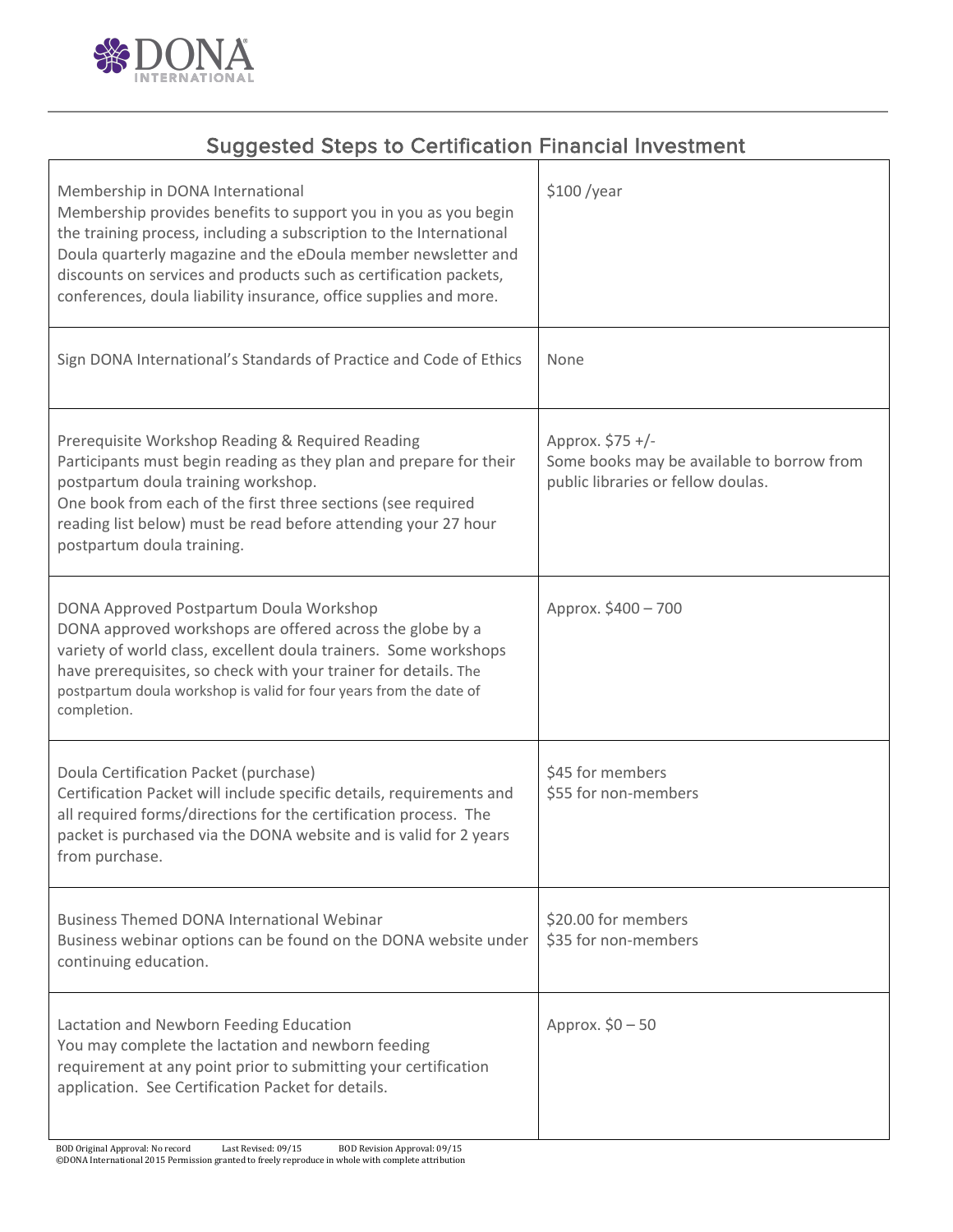![](_page_4_Picture_0.jpeg)

| Essay on the Value of Postpartum Support<br>Your Certification Packet will include some guidance for writing this<br>essay.                                                                                            | None                                                                                                                                                                                                                                                              |
|------------------------------------------------------------------------------------------------------------------------------------------------------------------------------------------------------------------------|-------------------------------------------------------------------------------------------------------------------------------------------------------------------------------------------------------------------------------------------------------------------|
| Two References<br>Written references from a perinatal health professional and a doula<br>client. Details included in the certification packet.                                                                         | None                                                                                                                                                                                                                                                              |
| <b>Certification Processing Fee</b><br>Certification processing fees cover the cost incurred to review your<br>packet, as well as the materials that you'll receive once certified<br>(certificate/new name tag etc.). | \$110.00                                                                                                                                                                                                                                                          |
| Copy/Mail completed certification application<br>Shipping tracking recommended.                                                                                                                                        | Copies and Postage                                                                                                                                                                                                                                                |
| Total Estimated Investment:                                                                                                                                                                                            | Approx. \$700-1100<br>Training and certification investment varies<br>greatly, as doulas find ways to maximize<br>opportunities to invest appropriately (ie. use<br>the library for books, etc. ) Most doulas spread<br>the fees out across the training process. |

Be sure to carefully follow the instructions and meet the requirements in your DONA International Postpartum Doula Certification Packet.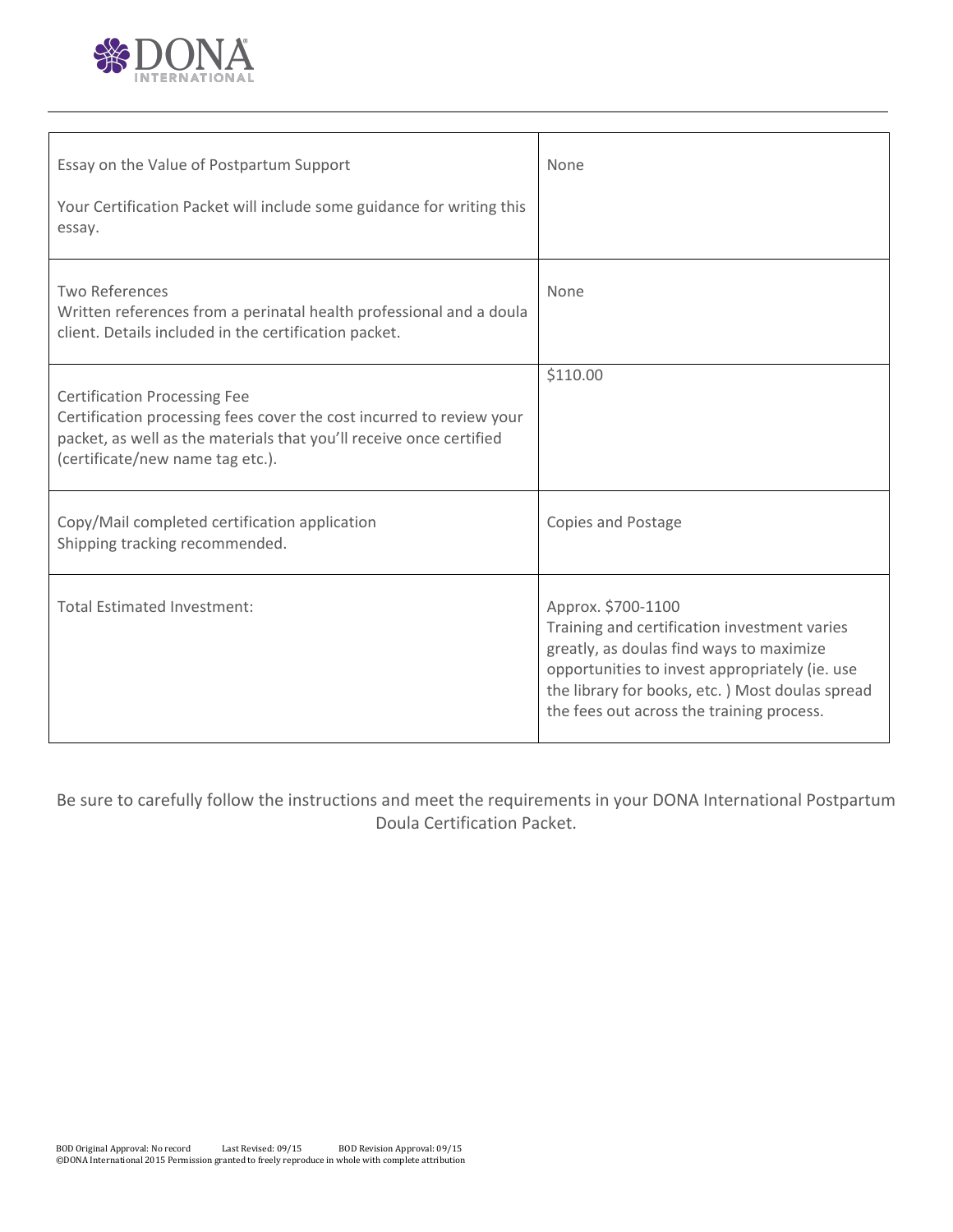![](_page_5_Picture_0.jpeg)

# Postpartum Doula Certification FAQs

1. How would I know the workshop I am taking is DONA International approved? Find DONA International approved workshops on our online locators. This way you can be sure that the trainer is DONA approved.

2. Do I have to be a member of DONA International to order my Certification Packet? No, but DONA International members get a discounted rate when purchasing their packets, and you must be a member at the time you submit your packet for review.

3. I have been working as a postpartum doula for years. Can I get credit for that experience and shorten the certification process?

The postpartum doula certification process is the same for everyone in order to ensure that all those with the credentials PCD(DONA) share a common knowledge base, code of ethics and standards of practice.

4. I was trained by a trainer who is now DONA International approved. Can I now be grandmothered in as a postpartum doula? Do I still have to pay to attend a DONA International approved training workshop? In order to achieve standardization of training and give meaning to certification, we do not grandmother in doulas on the basis of previous training. However, some DONA International approved postpartum doula trainers offer scholarships or reduced fees for people they have trained in the past. Trainers set and collect their own workshop fees. Contact your trainer and ask her about her policy.

5. I am certified by another organization as a postpartum doula. What do I have to do to be certified by DONA International?

The postpartum doula certification process is the same for everyone in order to ensure that all those with the credentials PCD(DONA) share a common knowledge base, code of ethics and standards of practice.

6. For the requirement of attendance at a lactation course, do the classes offered by hospitals to prepare people to breastfeed qualify?

A lactation course for expectant parents will meet the requirement if you are not an expectant parent at the time of observation, and as long as the class offers a minimum of three hours of instruction. A letter or certificate from the instructor must accompany your application for DONA International certification, as well as the instructor's credentials and a course outline or course objectives. Ideally, the class that you take will be intended for professionals, rather than for parents.

7. I have attended a breastfeeding peer counselor training class. Will this meet the breastfeeding education class requirement for postpartum doula certification?

Yes, if you can provide a copy of the certificate and an outline of the course work. Both must accompany your application for DONA International postpartum doula certification.

8. How long does a candidate have to complete the certification requirements?

When you receive your certification packet from DONA International, there is a date stamped on the inside. You have two years from that date to complete the certification process. If your packet expires, you may purchase a one-time, six month extension for \$10. After the six month extension, if you do not complete the process, you will have to purchase another certification packet. You can request your packet either before attending a DONA International approved workshop or after. You must complete your certification requirements within four years of attending a DONA International approved postpartum doula training workshop.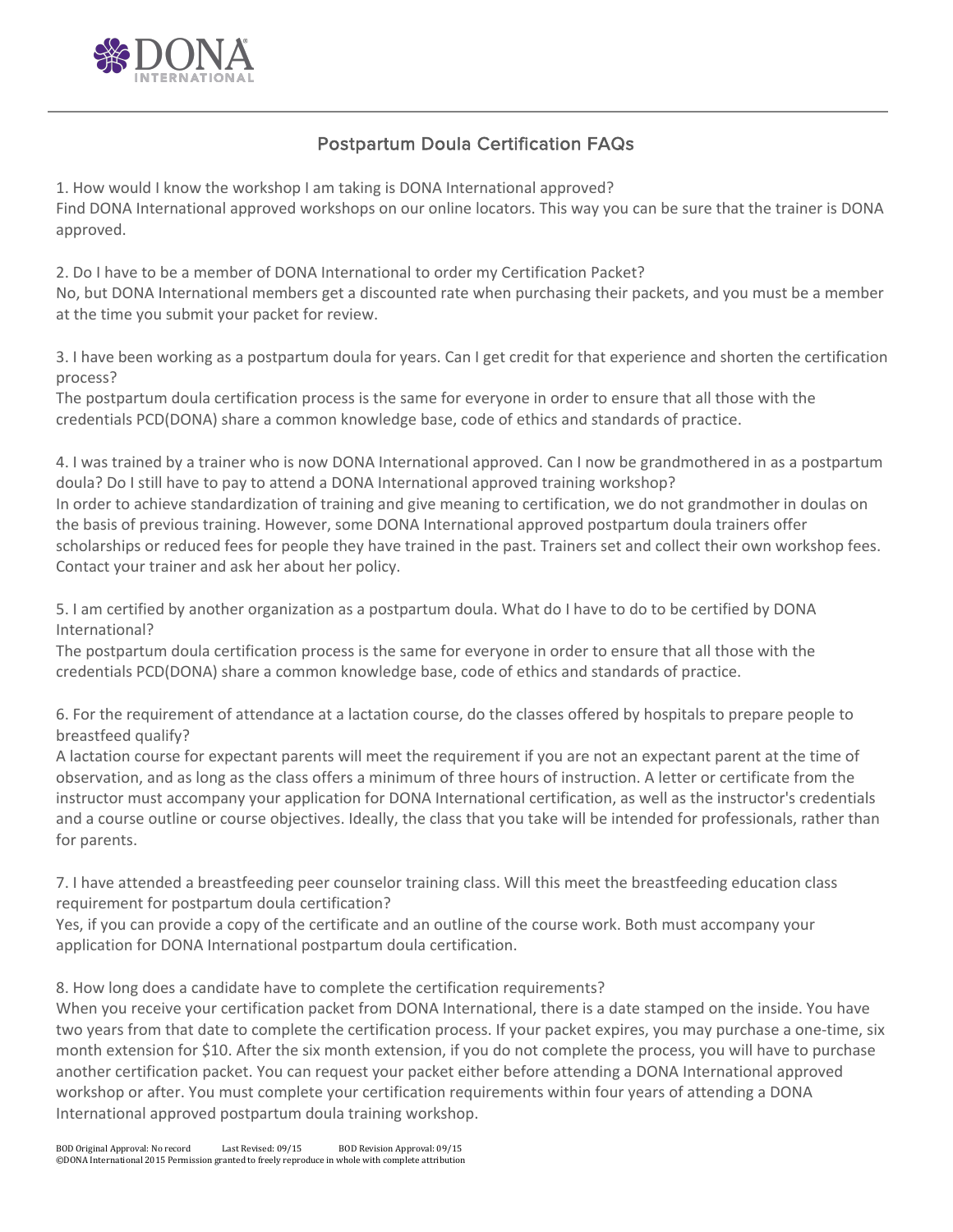![](_page_6_Picture_0.jpeg)

9. How much do the DONA International approved postpartum doula training workshops cost? Workshops vary in cost, depending on the trainer and the expenses involved in hosting a training. Trainers set their own fees. Some fees include tuition, books, meals, etc. Contact your trainer to ask what is included.

10. In the population I work with, feeding human milk is uncommon. Do I still need two out of three certifying experiences to be with people who are lactating?

Yes. It is an important part of your education. When you do work with people who are lactating, you will be better able to support and educate them if you have had some experience.

11. I did not get a release signature from one of my clients. Can I still use this postpartum support experience for certification?

To accept a postpartum support experience, we must have a signature releasing the information.

12. What are you looking for in the essays that I need to write about my postpartum support experiences? For each experience, you must provide a written description of the experience, including the services you provided, the family's reaction to your support, and what you learned.

13. What are you looking for in the essays on the value of postpartum support? The idea here is to help you clarify for yourself and others how you view your role as a postpartum doula. Skills and knowledge are extremely important, but so are a sense of purpose and an understanding of the essence of doula support.

14. How do I verify my DONA International membership?

When you mail your application for certification to DONA International, you must be a current member. You can verify your membership by checking the mailing label on the latest issue of your International Doula magazine. The expiration date of your membership appears in the upper right corner of the mailing label.

15. Where should I send my completed certification packet and application fee?

After paying for the Application Fee online through the DONA Boutique the receipt will include a link and instructions to submit your certification packet through the online submission process.

You may also mail it to: DONA International 35 E. Wacker Dr., Ste 850 Chicago, IL 60601 \*\*Please do not send it signature required on receipt.

16. After I send in my completed certification packet, when will I hear from DONA International? You may expect to hear within a month that your packet was received in the office. It is difficult to predict when your packet will reach the hands of a reviewer.

17. Is there anything I can do while I wait to hear about my application?

It is recommended that you still treat every postpartum support experience you have after you submit your application as a certification experience: have your client sign a Client Confidentiality Release Form, take notes, request evaluations from the mother and her partner/other adult, and write the essay. That way you will have documentation for another family, in case that is needed.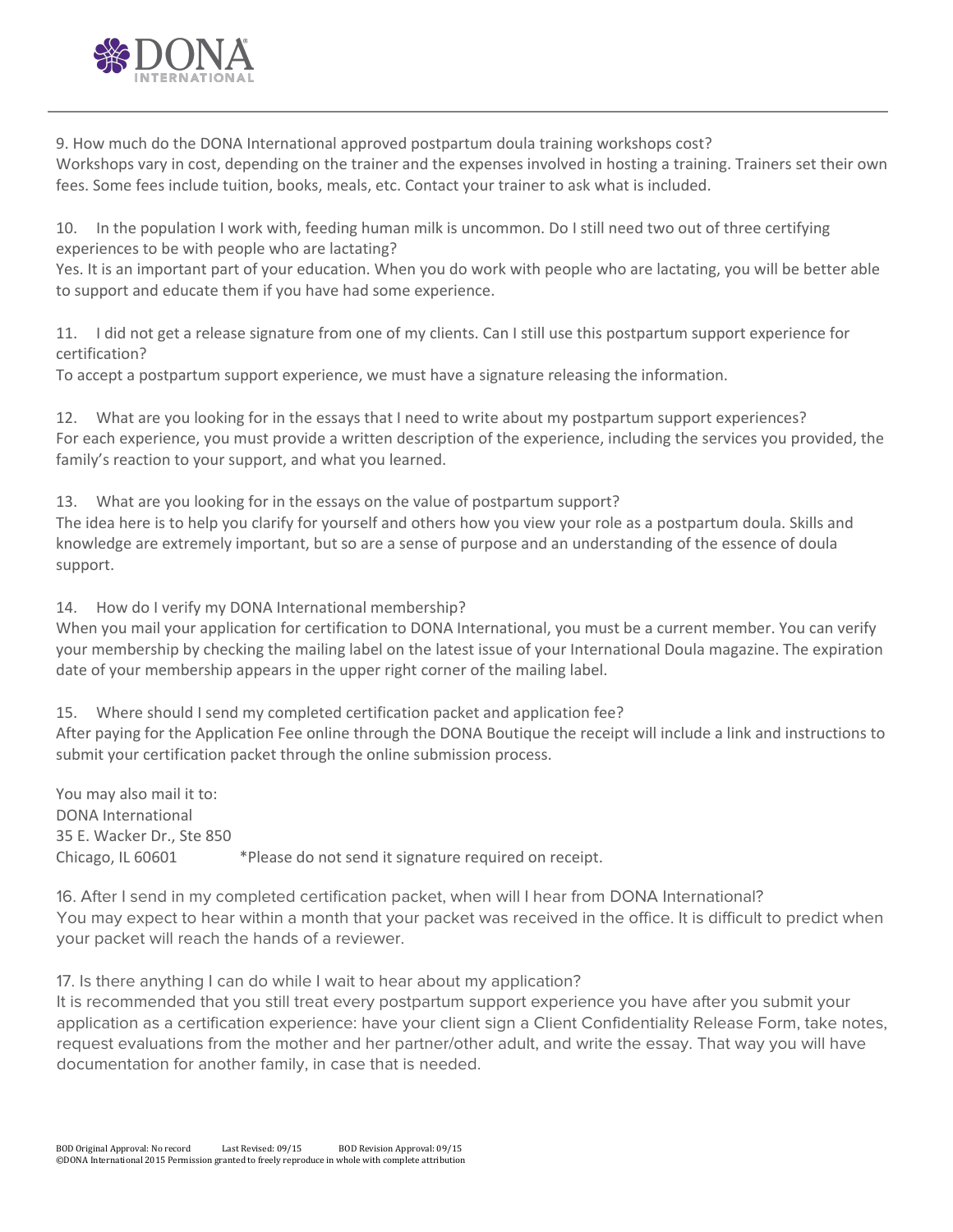![](_page_7_Picture_0.jpeg)

18. Is there anything I can do to speed up the process?

You can respond to your reviewer as soon as you hear from her. Respond to any questions she may have promptly and let your references know to expect a call from the reviewer shortly.

19. I want to be both a birth doula and a postpartum doula. Should I become a birth doula first? It is not required. However, this is a decision that you need to make based on your own situation. You might choose one first because of the availability or location of training, or because one is more marketable than the other in your region. Another option would be to work on them at the same time. Some of the readings overlap, and if you are hired for postpartum, you might find it easier to be invited to attend the birth, and vice-versa.

20. Do I have to certify as both kinds of doulas?

DONA International does not require that doulas become certified in both areas. You can become a birth doula, a postpartum doula, or both. This is a decision that you need to make based on your own situation and interests.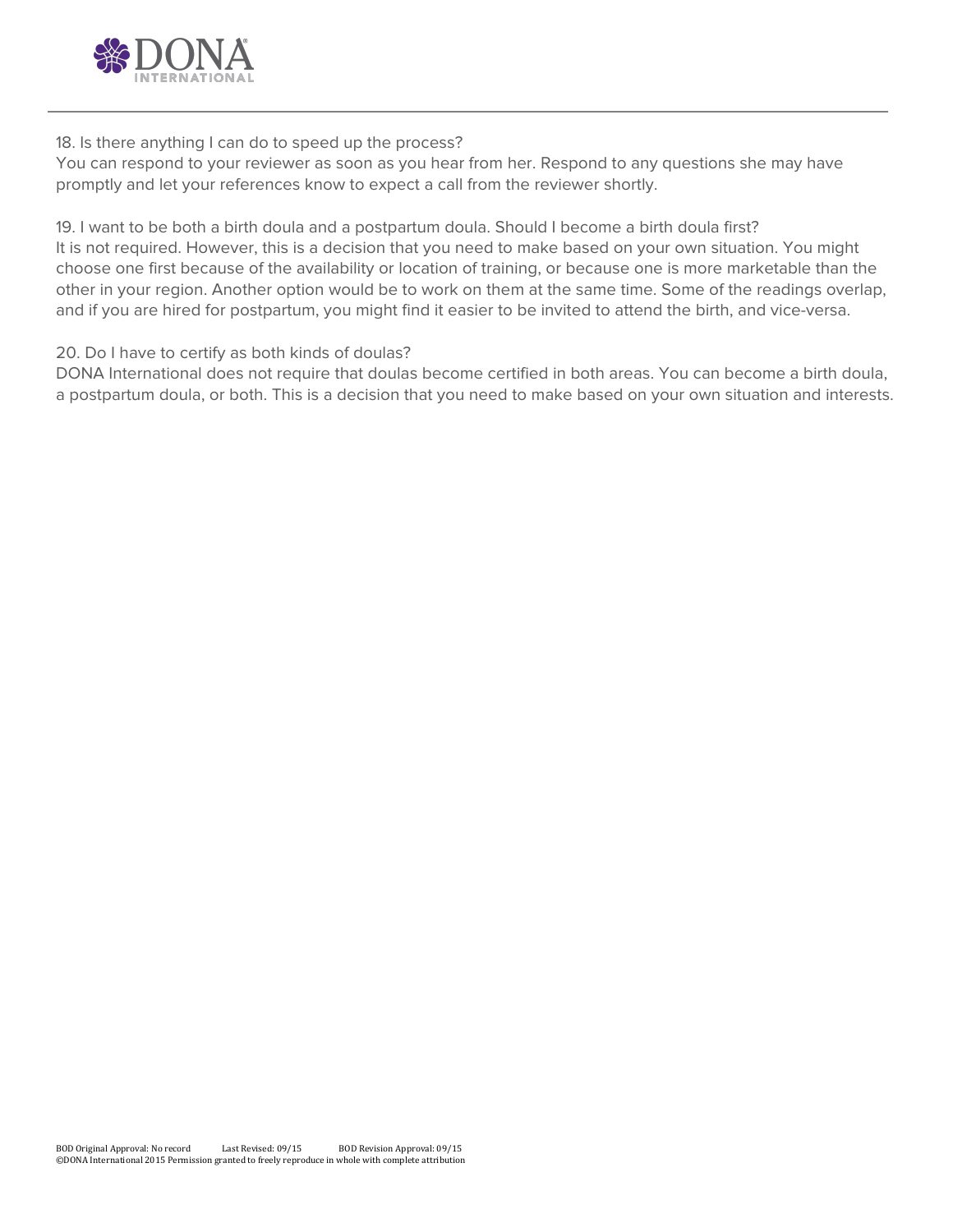![](_page_8_Picture_0.jpeg)

# POSTPARTUM DOULA CERTIFICATION REQUIRED READING LIST

The following are the categories from which course participants can choose their required reading. Choose a book in the designated amount from each category. Please note that some books appear in more than one category. This is intentional for persons who want to minimize costs or reading time. The designated number of books from categories 1, 2 and 3 must be read before attending your 27-hour postpartum doula training. Read the MOST recently published edition available for each book, which should be the year indicated, or more recent.

# Section One: Becoming a Parent (choose three)

Nobody Told Me About That: The First six Weeks edited by Ginger BreedLove & 14 authors (2018) (new)

The Fourth Trimester: A Postpartum Guide to Healing Your Body, Balancing Your Emotions, and Restoring Your Vitality by Kimberly

Ann Johnson (2017) (new)

The First Forty Days by Amely Greeven, Heng Ou, and Marisa Belger (2016) new)

Mothering the New Mother: Women's Feelings and Needs after Childbirth: A Support and Resource Guide by Placksin (2000)

And Baby Makes Three: The Six Step Plan for Preserving Marital Intimacy and Rekindling Romance after Baby Arrives by Gottman (2017) audio available

Pride and Joy: A Guide for Lesbian, Gay, Bisexual and Trans Parents by Sarah and Rachel Hagger-Holt (2017) (new)

Do Fathers Matter? by Paul Raeburn (2015) (new)

Black Fatherhood: Trials and Tribulations by Khalid Akil White, Thurman V. White, Jr., Dr. Larry Wayne Ellis (2016) (new) Crib Sheet by Emily Oster (2019) (new)

# Section Two: The Newborn/Infant Care and Development (choose two)

The Baby Book: Everything You Need to Know about Your Baby from Birth to Age Two by James Sears, MD (2013)

The Mother of All Baby Books: The Ultimate Guide to Your Baby's First Year by Ann Douglas (2002) The Wonder Weeks: How to Stimulate Your Baby's Mental Development and Help Him Turn His 10 Predictable, Great, Fussy Phases into

Magical Leaps Forward by Frans Plooij, et al. (2017)

Touchpoints: Birth to Three: Your Child's Emotional and Behavioral Development by T. Berry Brazelton (2006)

Your Baby is Speaking to You: A Visual Guide to the Amazing Behaviors of Your Newborn and Growing Baby by Kevin Nugent (2011)

# Section Three: Breastfeeding (choose one)

Breastfeeding Made Simple: Seven Natural Laws for Nursing Mothers by Nancy Morhbacher and Kathy Kendall-Tackett (2010)

The Black Woman's Guide to Breastfeeding: The Definitive Guide to Nursing for African American Mothers, by Kathi Barber (2005) new

Dr. Jack Newman's Guide to Breastfeeding by Jack Newman, MD (2014)

The Womanly Art of Breastfeeding by Wiessinger and West (2010)

Latch: A Handbook for Breastfeeding with Confidence at Every Stage by Robin Kaplan M.Ed. IBCLC, Robin and Abby Theuring (2018) (new)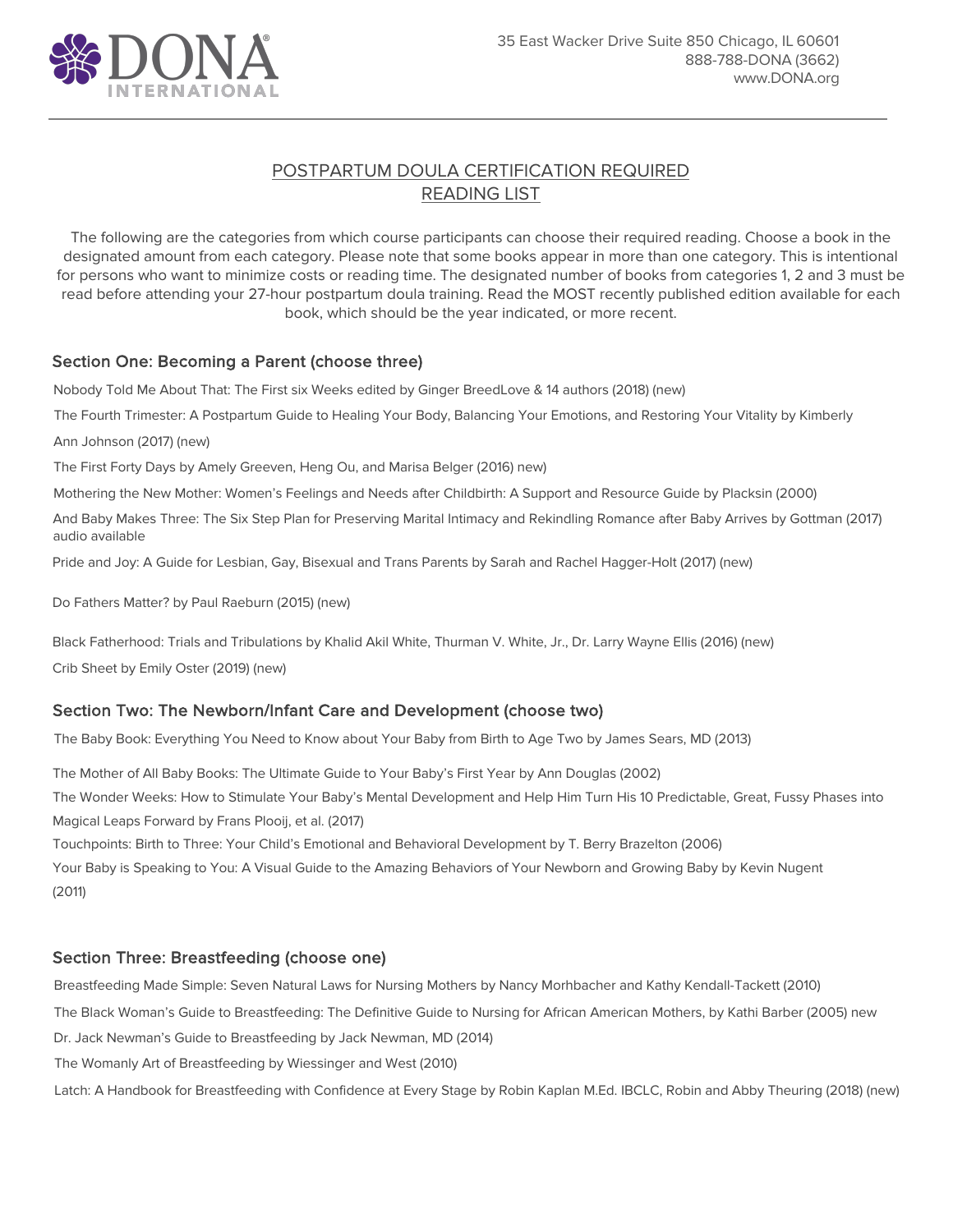The Positive Breastfeeding Book: Everything You Need to Feed Your Baby with Confidence by Amy Brown (2019) new Mothering Multiples: Breastfeeding and Caring for Twins or More! by Karen Kerkhoff Gromada (2007)

Sweet Sleep: Nighttime and Naptime Strategies for the Breastfeeding Family by La Leche League International (2014) Helping Baby Sleep Anni Gethin (2009) new

#### Section Four: Perinatal Mood and Anxiety Disorders (choose one)

Good Moms Have Scary Thoughts: a Healing Guide to the Secret of New Mothers by Karen Kleiman (2019) (new) What No One Tells You: A Guide to Your Emotions from Pregnancy to Motherhood by Dr. Alexandra Sacks (2019) (new) I'm Listening: A Guide to Supporting Postpartum Families by Jane Honikman (2014) Postpartum Depression and Anxiety: A Self-Help Guide for Mothers by Pacific Postpartum Support (2014) This Isn't What I Expected: Overcoming Postpartum Depression by Karen Kleiman (2013)

#### Section Five: Birth (choose one)

Nurture: A Modern Guide to Pregnancy, Birth, Early Motherhood and Trusting Yourself and Your Body by Erica Chidi Cohen (2017) (new)

The Doula Book: How a Trained Labor Companion Can Help You Have a Shorter, Easier, and Healthier Birth by Klaus, Kennell and Klaus (2012)

Pregnancy, Childbirth and the Newborn: The Complete Guide by Penny Simkin, et al (2018)

Expecting Better: Why the Conventional Pregnancy Wisdom Is Wrong and What You Really Need to Know by Emily Oster (2014) (new)

The Mini Mocha Manual to Pregnancy and Childbirth by Kimberly Seals Allers (2019) new

### Section Six: The Birthing Person's Changing Body (choose one)

The Postnatal Depletion Cure: A Complete Guide to Rebuilding Your Health and Reclaiming Your Energy by Dr.Oscar Serrallach (2018) (new)

Pregnancy, Childbirth and the Newborn: The Complete Guide by Simkin, et al (2018)

Your Best Body After Baby: A Postpartum Guide to Exercise, Sex, and Pelvic Floor Recovery (Book 2 Vol. 2) by Jen Torborg (2018) (new)

#### Section Seven: Postpartum Doula Work (choose one)

Nurturing Beginnings: Guide to Postpartum Care for Doulas and Community Outreach Workers by Pascali- Bonaro (2014)

Nurturing the Family: A Doula's Guide to Supporting New Parents by Jacqueline Kelleher (2019) (new)

#### Section Eight: Business (choose one)

The Mocha Manual to Turning Your Passion Into Profit: How to Find and Grow Your Side Hustle in Any Economy by Kimberly Seals-Allers (2009) (new)

Body of Work: Finding the Thread That Ties Your Story Together by Pamela Slim (2013)

Purposeful Hustle: Direct Your LIfe's Work Towards Making a Positive Impact by Deanna Singh (2018) (new)

The Only Grant-Writing Book You'll Ever Need by Karsh and Fox (2019)

Winning Grants Step by Step: The Complete Workbook for Planning, Developing and Writing Successful Proposals by Neal- McElrath 5th Edition (2019)

Worth Every Penny: Build a Business That Thrills Your Customers and Still Charge What You're Worth by Petty and Verbeck (2012)

You, Inc.: The Art of Selling Yourself by Beckwith and Clifford (2011)